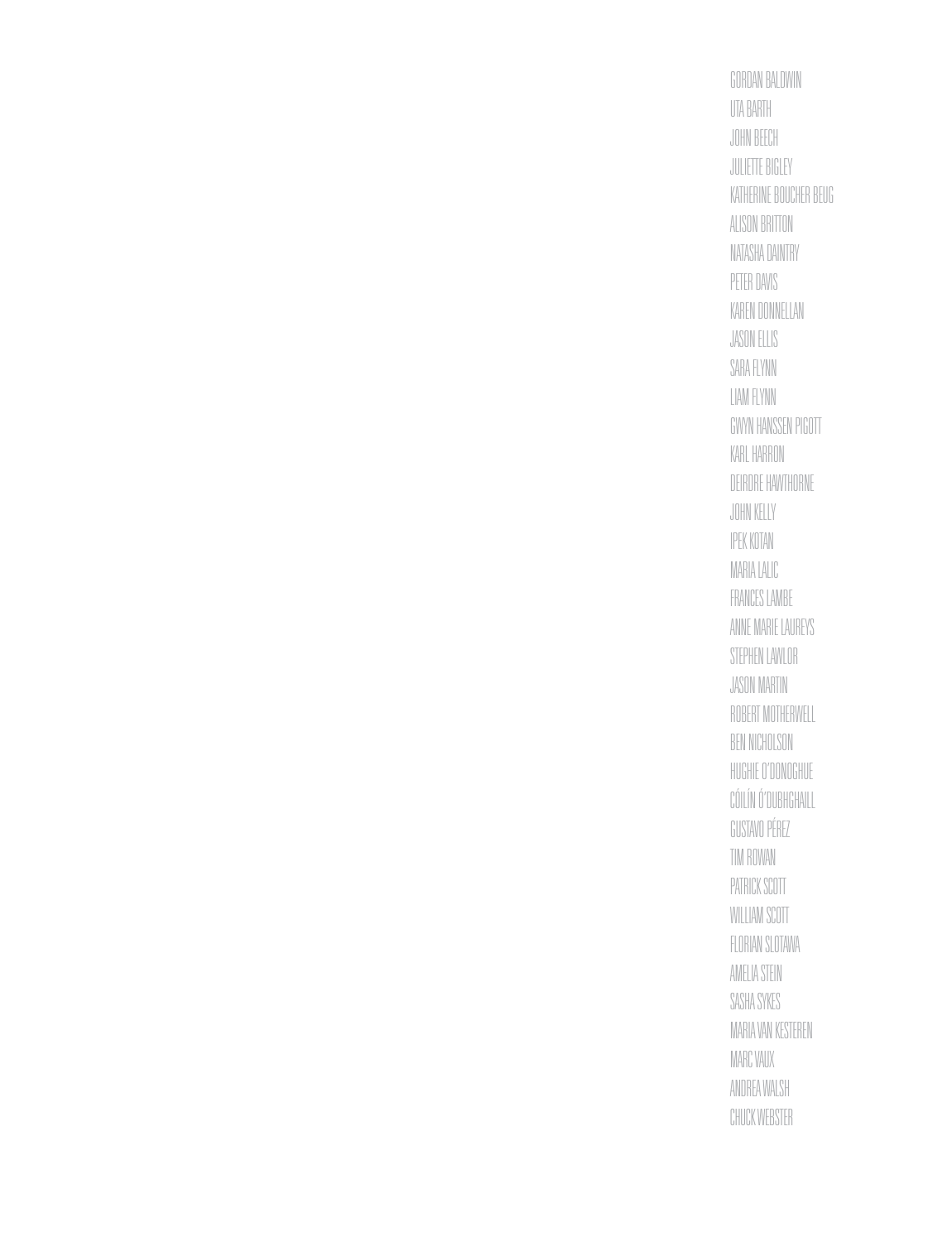# **Vessel Vase Void**

This catalogue was published by the Oliver Sears Gallery on the occasion of the Group Exhibition Vase, Vessel, Void 4th September – 2nd October 2014 Oliver Sears Gallery, Dublin, Ireland

Copyright © the artist, the authors and the Oliver Sears Gallery.

Oliver Sears Gallery 29 Molesworth Street, Dublin 2, Ireland T: +353 (1) 644 94 59 E: info@oliversearsgallery.com www.oliversearsgallery.com

All rights reserved. No part of this publication may be reproduced, stored in a retrieval system or transmitted in any form or by any means electrical, mechanical or otherwise, without first seeking the written permission of the copyright owners and of the publisher.

Design & Production: Oystercatchertakesflight Printing & Lithography: ……………………

OliverSearsGallery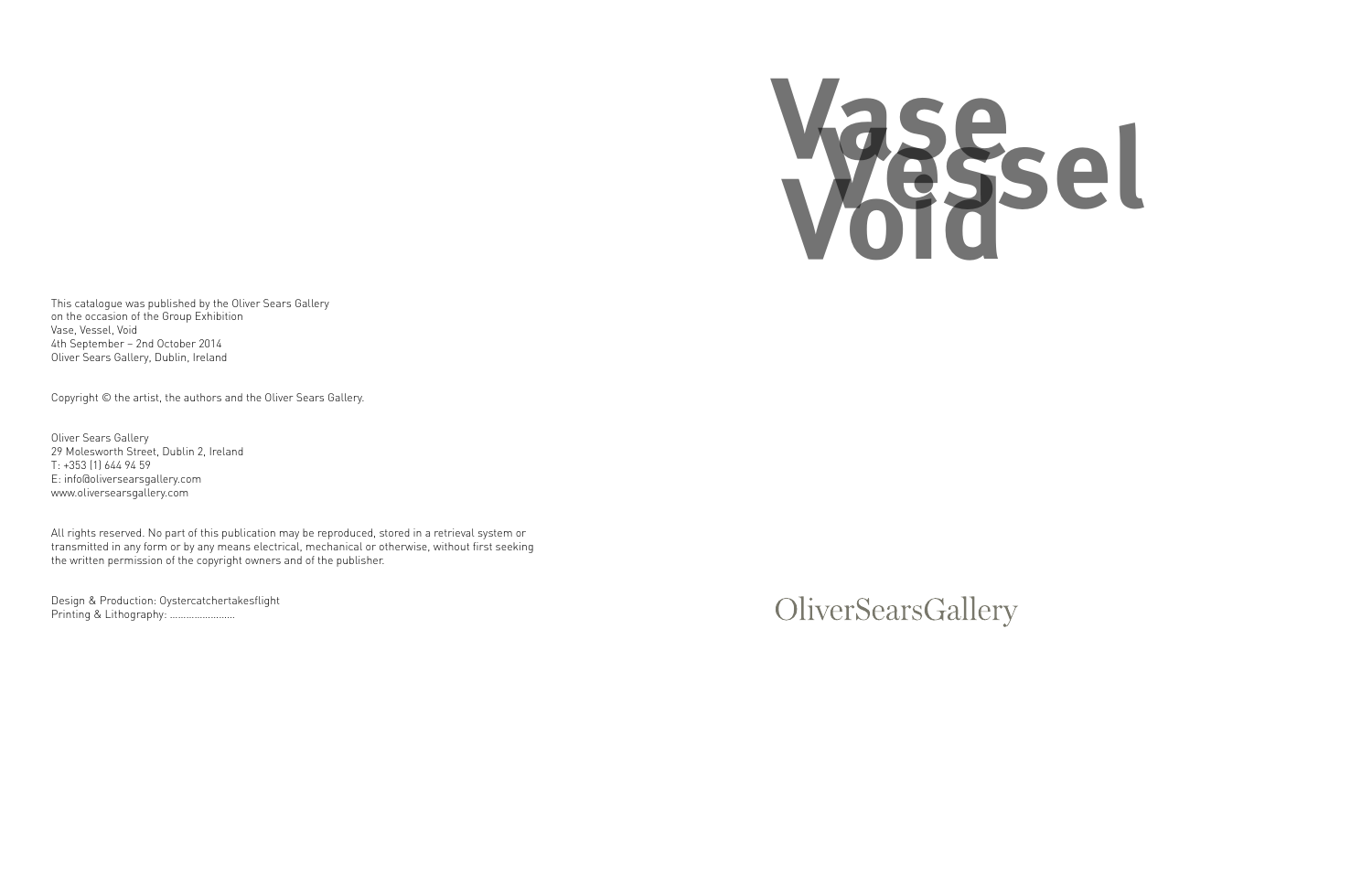Curated by Brian Kennedy, 'Vase, Vessel, Void' explores the evolution of the functional to abstraction through figuration. Kennedy's curation is a response to works that Oliver Sears has either collected or been interested in during the last twenty years.

The exhibition looks at the movement from still-life to the functional, and towards abstraction in both fine and applied arts. This dialogue through objects by Gallerist, Oliver Sears and Curator, Brian Kennedy includes a broad range of two and three dimensional works.

An edited dialogue between Brian Kennedy and Oliver Sears give an insight to the genesis of the exhibition.

# OLIVER SEARS IN CONVERSATION WITH BRIAN KENNEDY; for VASE, VASSEL, VOID

Brian Kennedy: It has always fascinated me; that movement within applied art from purely functional to the vessel, which is beginning to lose functionality, through to abstraction, where work is eventually made completely without function. So what was really interesting for me, when I started looking at the work for Vase, Vessel, Void, was to look at people who still retained that essence of the object within the final work. Work that still had a trace and a residue of the vase.

**Oliver Sears:** From my perspective, having collected and looked at art seriously for more than 20 years, I discovered that, while I have very broad tastes and interests, it is the classical element that continues to underpin the things that appeal to me. I am drawn to paintings and objects that are not only very well conceived, but that are also very well made. For me great technique, craft and knowledge are the underpinning factors, regardless of medium and complexity.

BK: It's that relationship between the maker and the material, that honesty of dialogue that comes through in good work. For a maker going through a process; throwing, turning, hammering; you need to learn how to control the process, just like the art world where I came from originally where people needed to know how to manipulate paint and engage with it. As an artist it always intrigued me moving away from that narrative to being about material. It meant that you had to be more and more knowledgeable. So what fascinated me about some of the selections you have made, like Peter Davis, or Maria Lalic, is their engagement with material and knowledge of it.

OS: Absolutely. These works are effectively about surface as is the William Scott, which, while naturally about composition, is about the brush stroke possibly being the most important factor and when you look at something like the Uta Barth photograph, on this acrylic surface, there is a translucence to it. It's not just an ordinary photograph; it's about surface. From my perspective, I'm not just looking at 2D; I'm very interested in material. The Jason Martin, for example, is a monochrome but is on aluminum, an element that comes through and greatly changes this sculptural way of making a painting.

BK: When I starting to look at the Jason Martin and Peter Davis, which is about that brush stroke, I was reminded of Anne Marie Laureys, whom I worked with for the first time earlier this year. I love the energy of her work, that sort of gaping hole in the piece, the void within the surface. Her work is very much like a 3 dimensional brush stroke, an object surrounded by this brush of colour.

But what interested me also, when I saw your selections, was that they were also very much objects and for me they became physically present. You can see that, for example, in the Marc Vaux, which is all about the edge and the reflective colour as well as Natasha Daintry who is very much about the same reflective colour. They're both about what happens at the edges and how that edge reflects back into the centre, what happens when colours sit beside each other and how they physically interact with each other. It's about a response to things rather than a strong narrative. Actually what really fascinated me about a lot of the work you have selected is its physicality. You are very aware of the physical making of it.

OS: I am and what I also find interesting, in the works that we have both selected, is to c ompare the different intensities of emotion. I would say, for example, that the Motherwell is the most emotional picture I own. It's an elegy to the Spanish Civil War, his famous theme and in it he is trying to describe the shape of grief. Imagine it starting in the pit of your stomach and billowing up through you, it might look like this. Sara Flynn's works have been made in response and I think that she has captured that emotion really well. Her pieces are quite emotional and seem to transmit so much more than beauty. It's interesting that things can be emotional without a narrative. You can have a form or a shape or a colour that can touch you in a way that you could never bargain for and yet you really don't know why. It's all wrapped up in the mystery of why we make art and why we respond to art.

Contrast this with the John Beech. This is well made, playful and intelligent but does not, necessarily, possess an emotional intensity. What were the works that you responded to with the John Beech?

BK: It immediately reminded me of the Alison Britton, who is famous for shapes which aren't about beauty. They are awkward, almost difficult shapes, which remind me of the skips in his photographs. Britton builds a form then almost destroys it with brush marks. Beech also attacks the image and re-animates it, on one hand denying what's in the photograph but also focusing on it through the paint.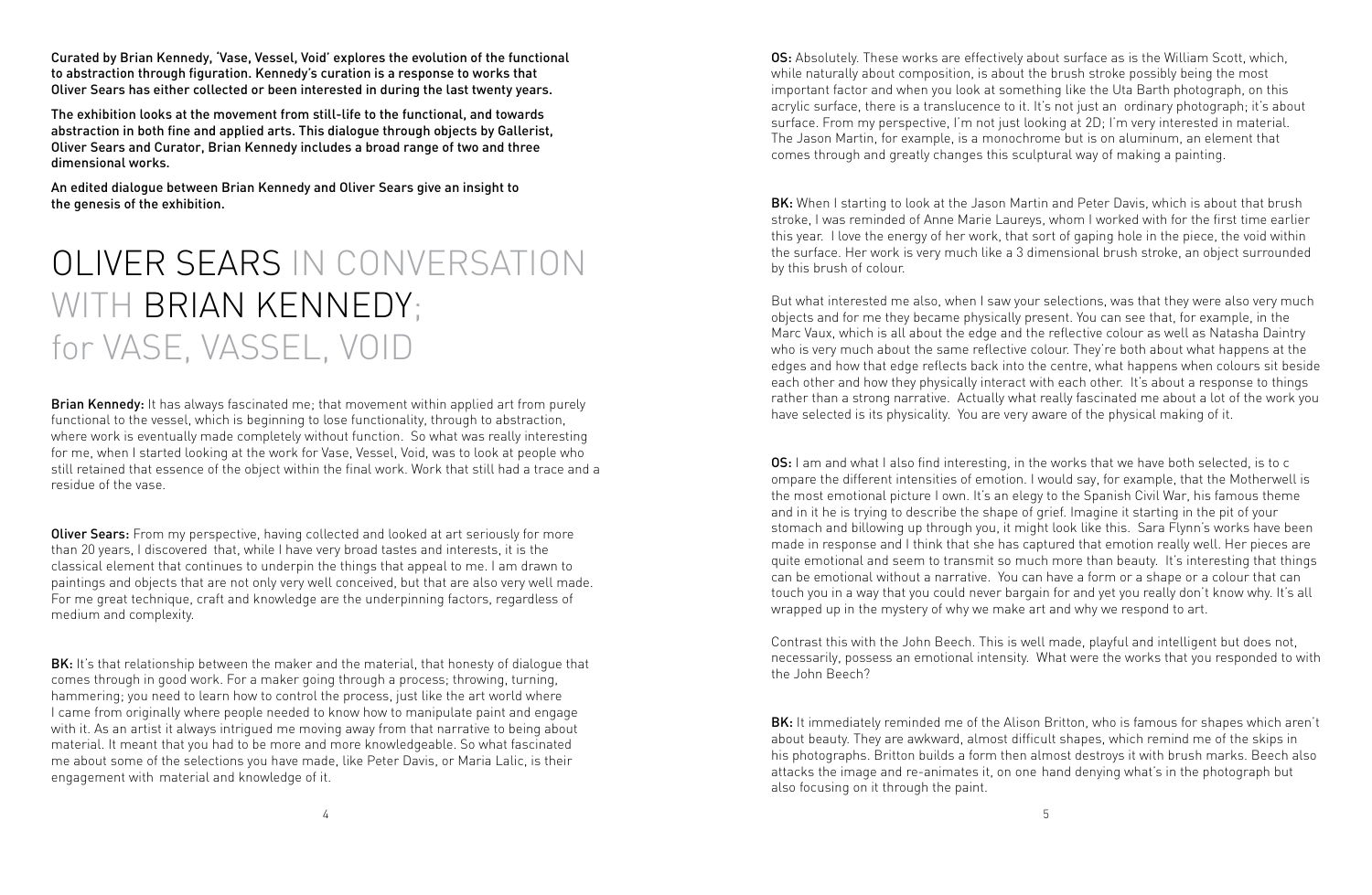OS: These are dumpster drawings, which of course encapsulate the vessel in our title as does the Chuck Webster piece, which are perhaps, with the William Scott and the Uta Barth, the most figurative works in the exhibition. I came across Chuck Webster a few years ago in New York. He is famous for these slightly deformed but recognizable objects painted again with incredible surfaces. Was this an easy or a more difficult work to respond to?

BK: Interestingly what's happening in applied arts at present is this seeming rejection of the object being recognisable and lyrical. For example, the piece I selected by Cóilín Ó Dubhghaill is an almost primitive form, quite distorted and almost angry looking. It reminded me strongly of the Chuck Webster, not just in a physical way, but also in that anti beauty kind of way. Of course there's also a big movement at the moment in fine art against beauty and what's interesting about this show is that we have both some very beautiful objects and some less obviously aesthetic objects. So as well as looking at that movement from the vase and vessel to the void, we are looking at a movement from beauty and balance to anger and imbalance.

OS: In terms of the vase in our title, there are possibly only two works that qualify in my selection, the Uta Barth and the Ben Nicholson. How did you respond to those two objects, those two artists?

**BK:** I was looking at the notion of still life within fine art and the beginning of applied arts being very much about function. So in a sense there's a parallel between the still life and the object. I was fortunate enough to get early Gwyn Hanssen Pigott bowls. There's nothing about these pieces that isn't about function or form. She went on to create groups of vessels in her practice but never moved away from functionality. It's also interesting to see that the Gustavo Pérez piece is called a vase; in applied arts there is a notion that you have to call something a vessel to prevent it being perceived as functional.

OS: But isn't vessel a wonderfully broad term? Look at Jason Ellis' heart, the ultimate vessel perhaps. This is, in fact, one of the few objects I've chosen, the other being Florian Slotawa's work, which combines really figurative objects put together in an abstract way.

BK: Again, it's a parallel. By including pieces like the Sasha Sykes, which is actually a nest, encased in perspex or the Karl Harron, which uses the antlers as a stand for a vessel, I was looking at this notion of the still life becoming an object rather than a subject, a movement that's also happening in the applied art world. People, instead of making an object, are finding an object and so a nest made by a bird, rather than being the subject, has become the object.

But while some of the pieces I selected were a direct response to something you selected, others were around the area of intent. We talked earlier about beauty and non-beauty,

balance and in-balance. I really like the way, through your collection that you have both those extremes. I'm really interested to see how group of things inter-react and have a dialogue and how bodies of work reflect each other as you move through the space.

OS: I'm hoping that having brought all of this together and reflected on the works that we have both chosen that the exhibition will behave as most themed exhibitions should, which is to give you a strong sensation in its entirety. You can walk through it and it's an experience so you start at the beginning and when you get to the end, what you are left with is a real sense of how two people have been looking at the same things but from different perspectives.

BK: It's the great joy about owning work and working with artists over a period of time, that changing attitude about them and about the object; that in a different mood, or on a different day or in different position, an object can completely change its dialogue with you.

OS: In one sense, the work stays the same; it's you that grows. There are some things that I've had for a very long time and it's interesting how some things stay and other things fade and it may not be the fault of the work, it's just your experiences, your values, what moves you at a certain moment in time.

#### Edited by Frances McDonald / July 2014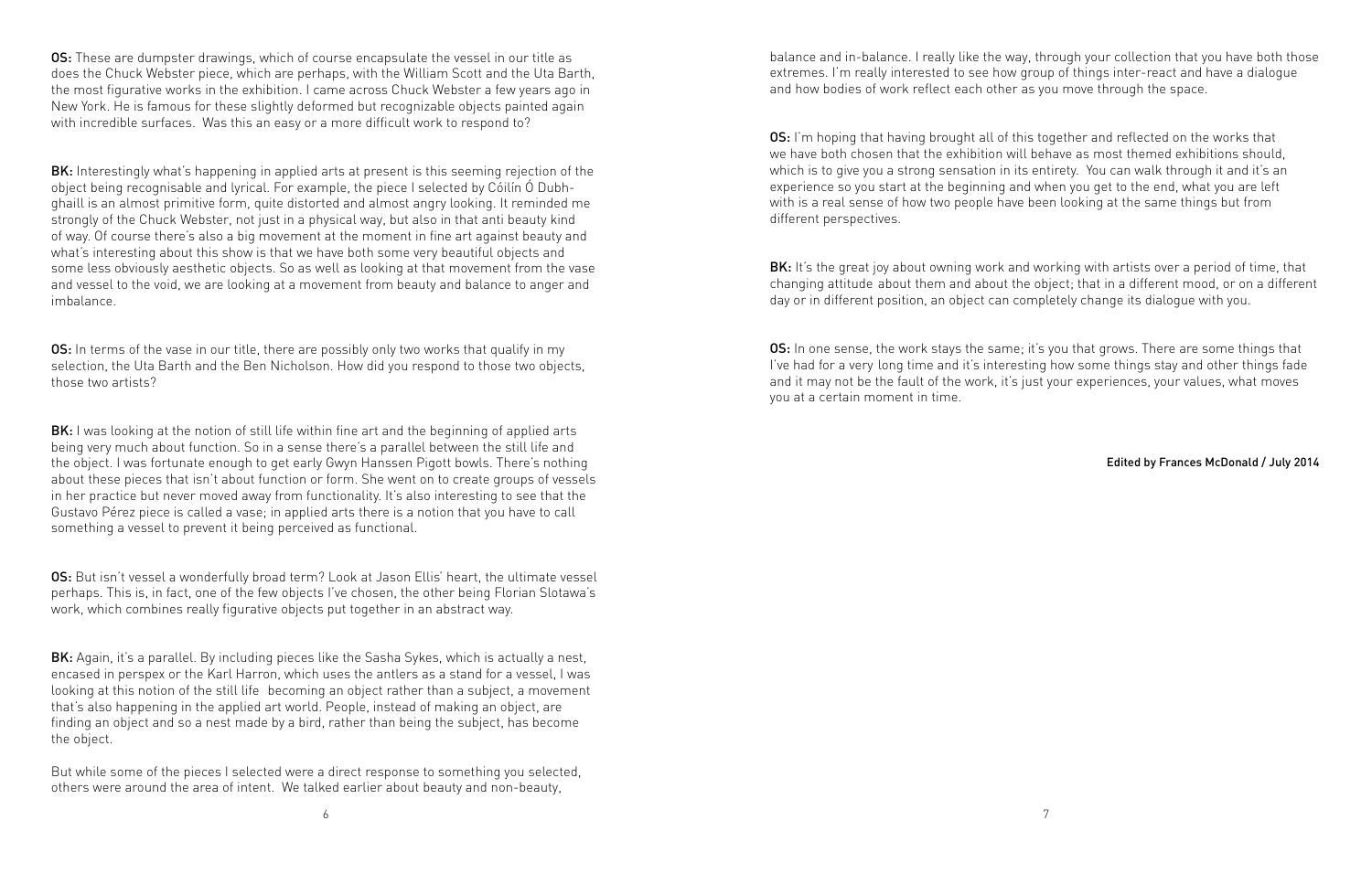## Katherine Boucher Beug

Tea Acrylic on Paper, 28cm x 38cm 2014

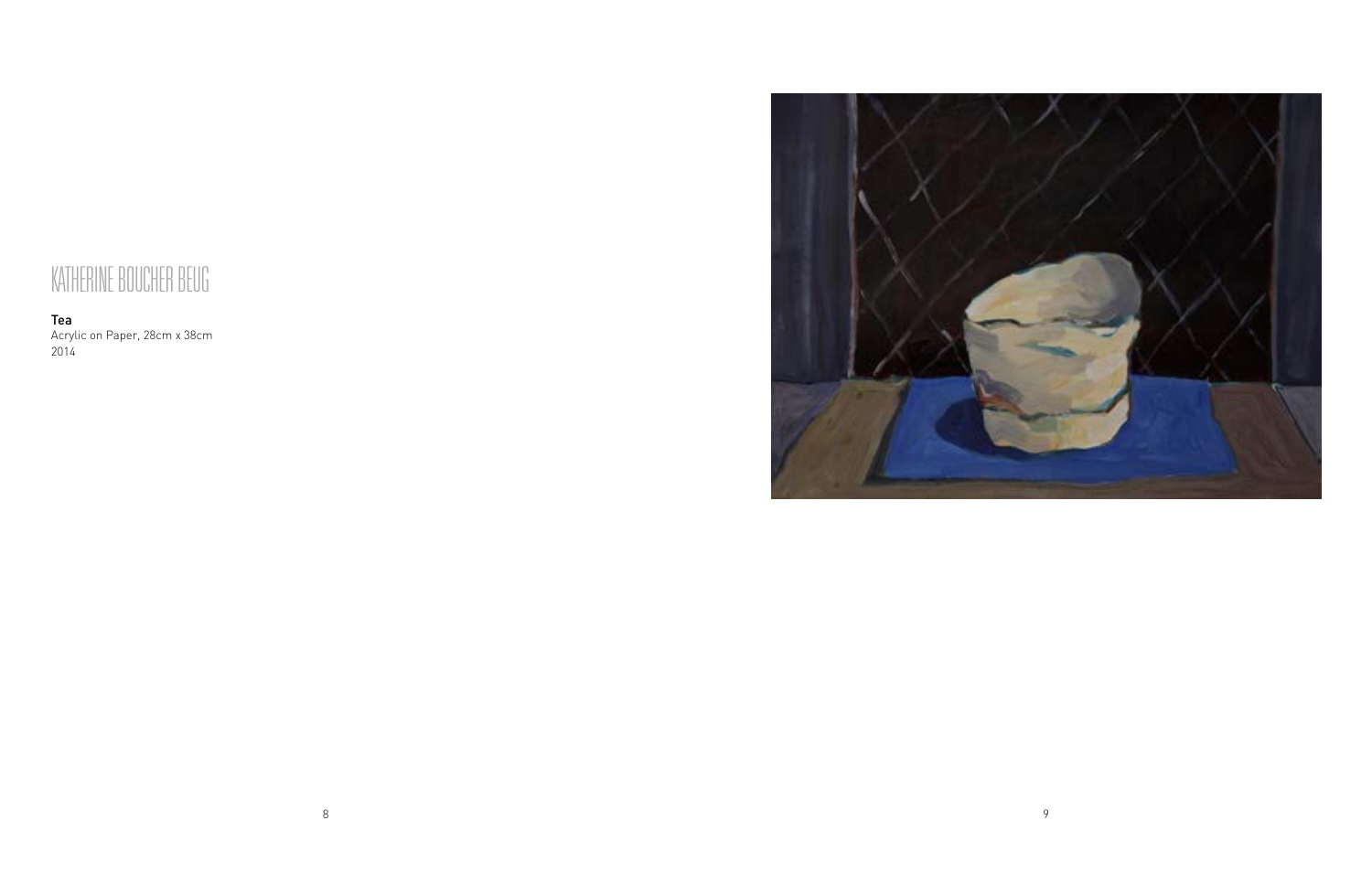# Gustavo Pérez

Vase Stoneware, H 14.5cm x D 20.5cm 2012

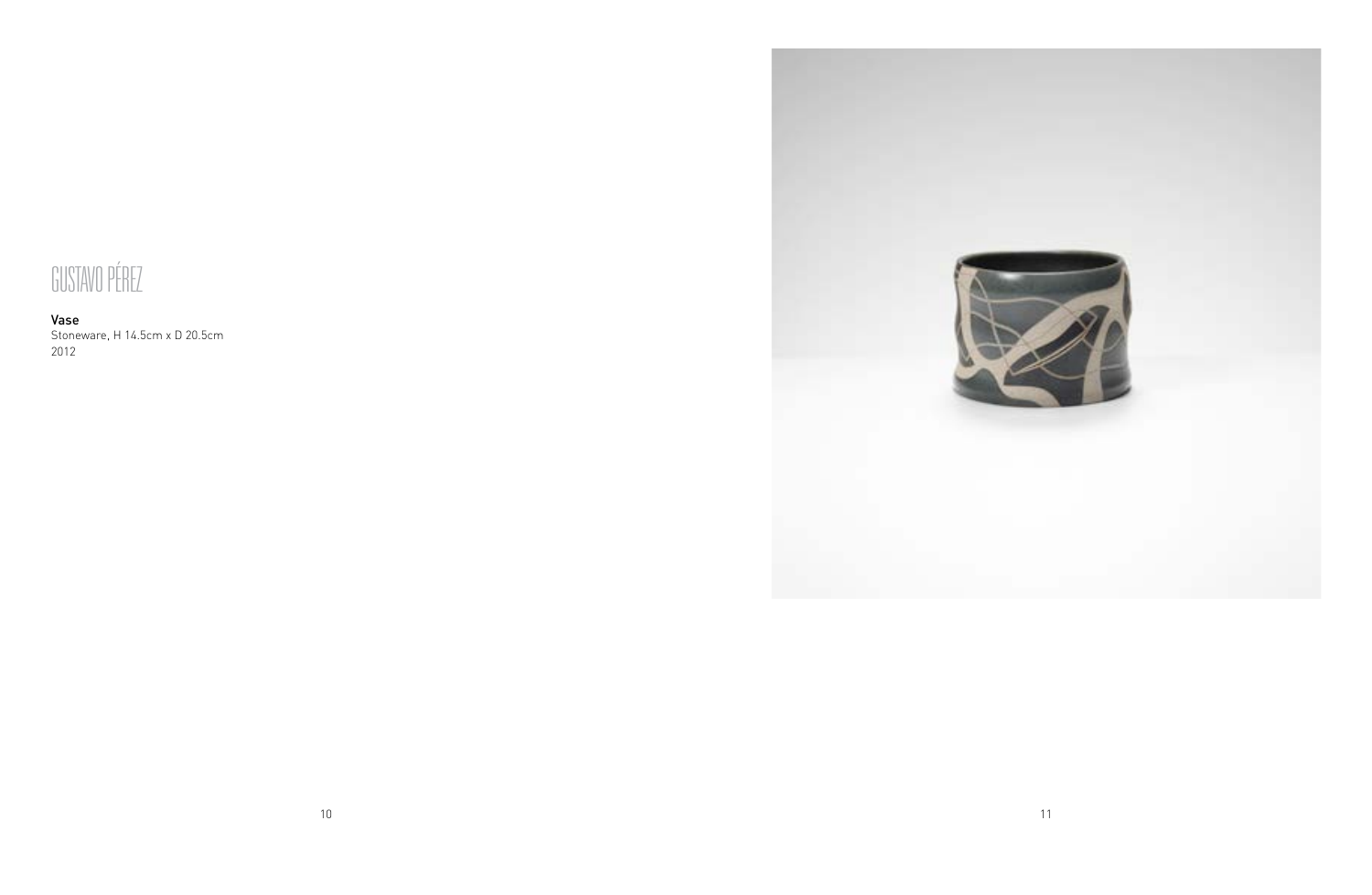# Robert Motherwell

Brushy Elegy Oil on paper, 58.42cm x 73.66cm 1979

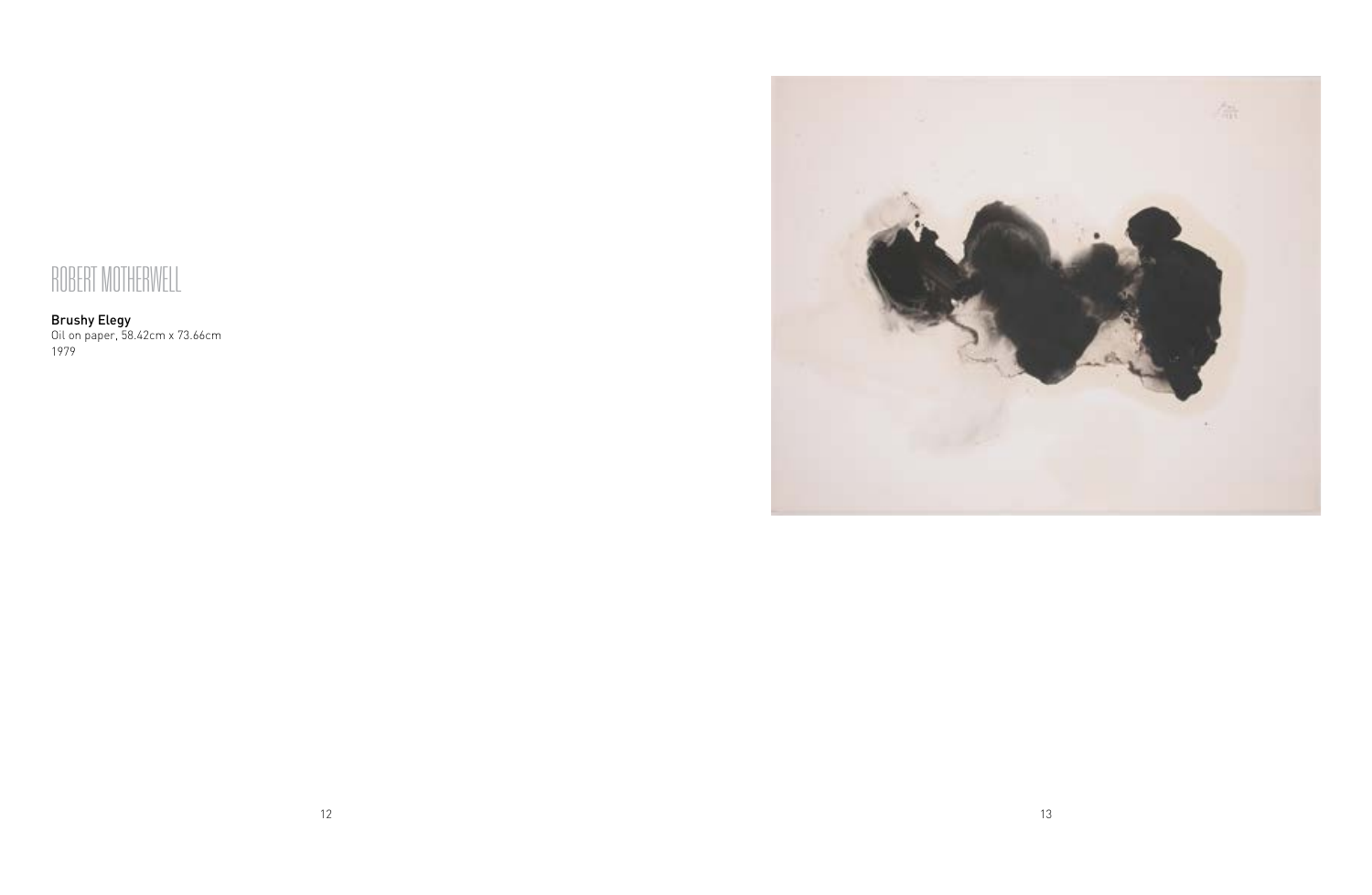### Anne Marie Laureys

#### Wrestling with balance

Belgian clay thrown on the wheel, altered and assembled, clay, glazes 1120°-1180°C, H 26cm x L 38cm x W 38cm 2013

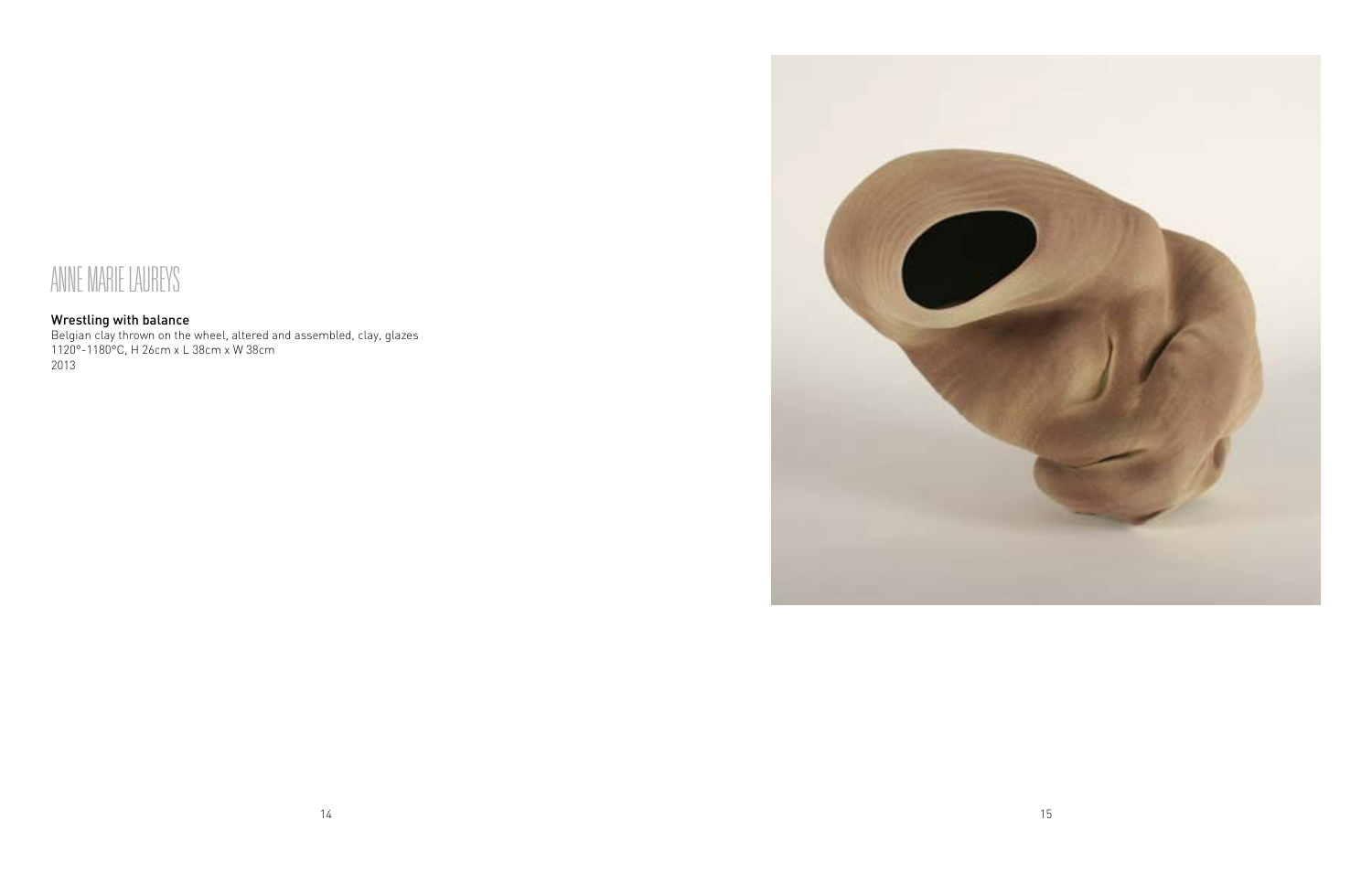

Pound of Flesh Cornish Serpentine, Chinese marble plinth H 8cm x L 15cm x W 9cm 2014

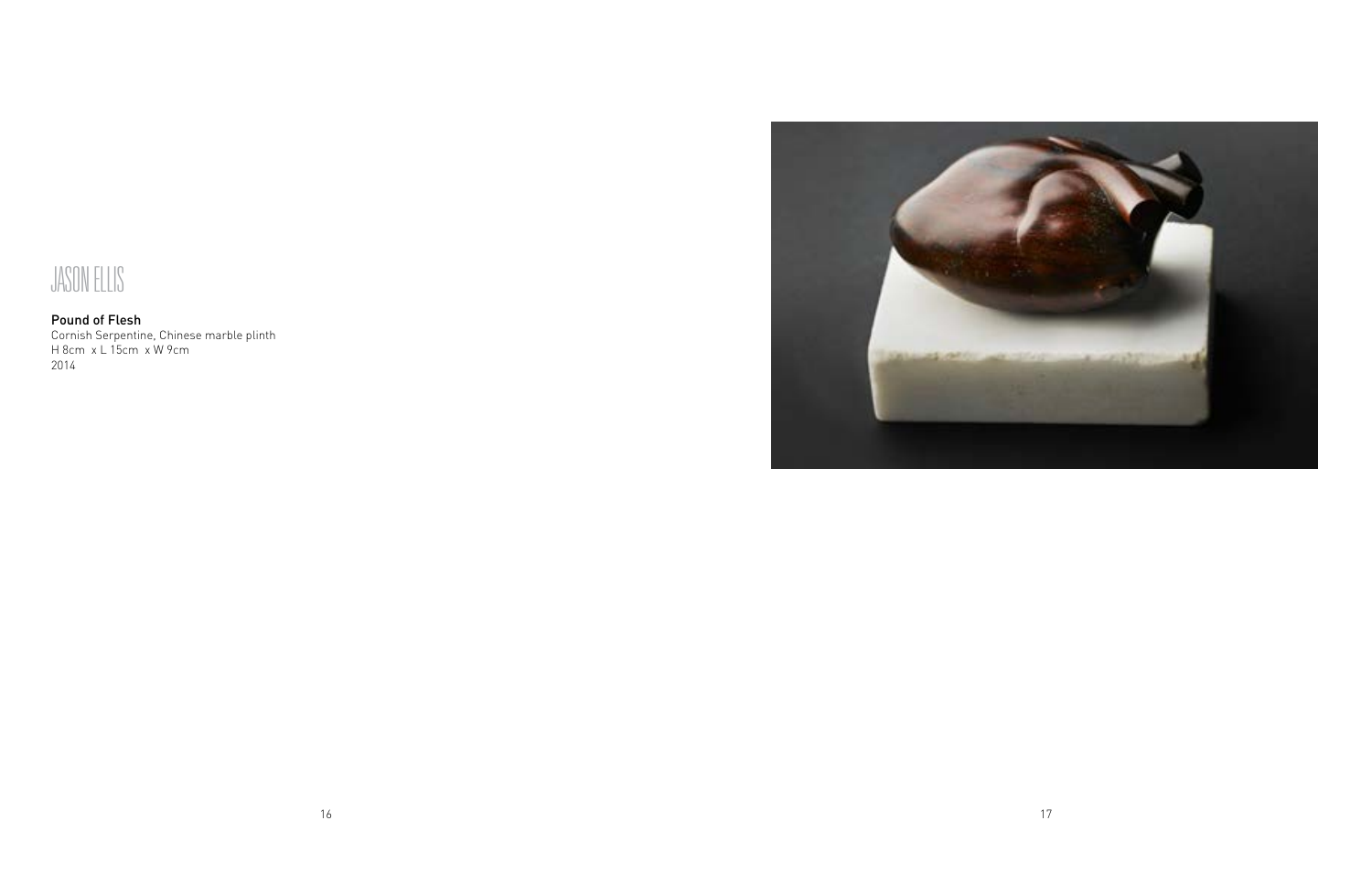

#### Overspill

Hand built high-fired earthenware, with poured and painted slips and glazes, H 43cm x L 42cm x W 26cm 2012

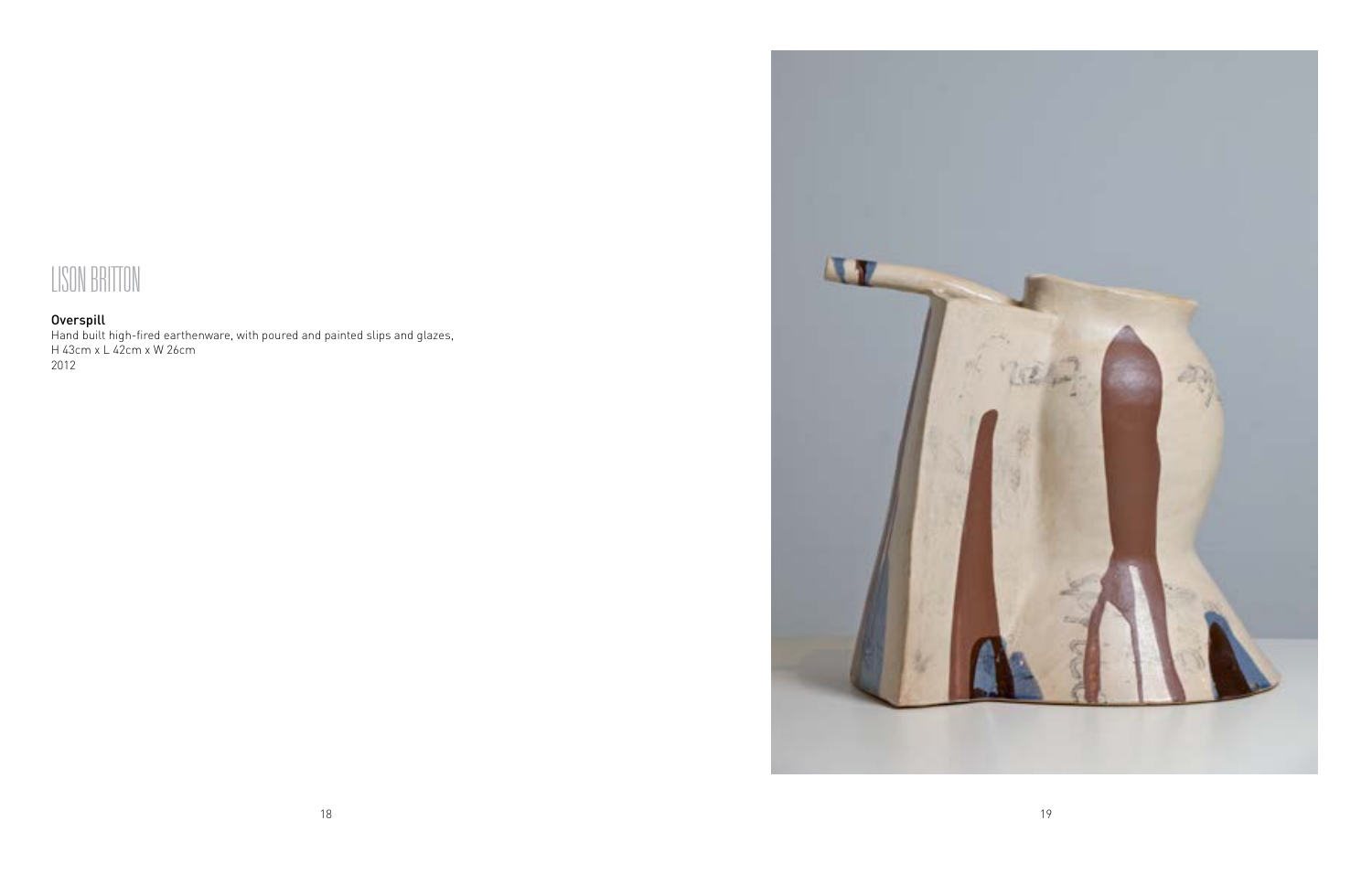# WILLIAM SCOTT

Jug Oil on Canvas, 40cm x 40cm 1979

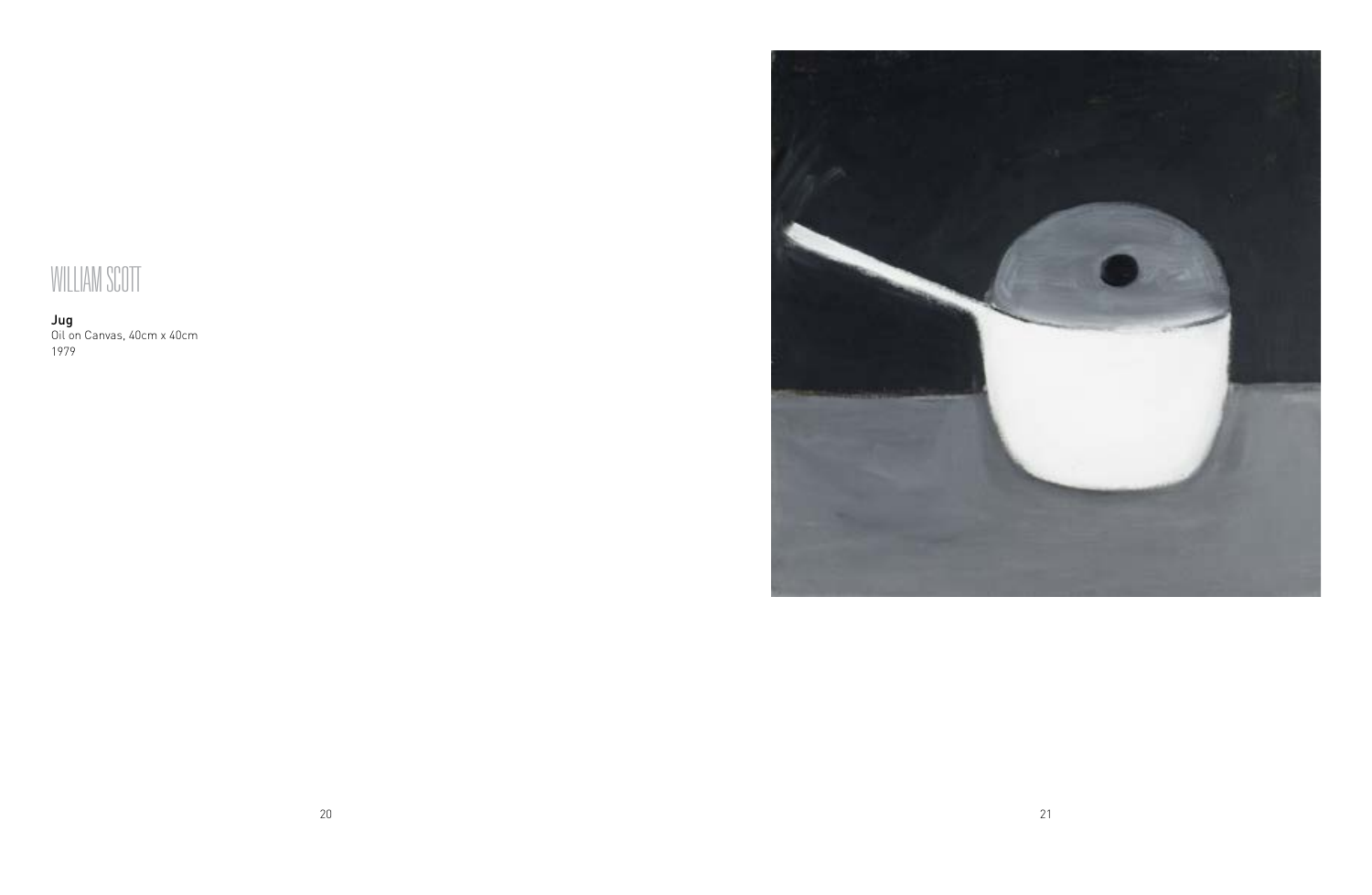

Footed Vessel Ebonised Oak, H 25cm x W 28cm 2014

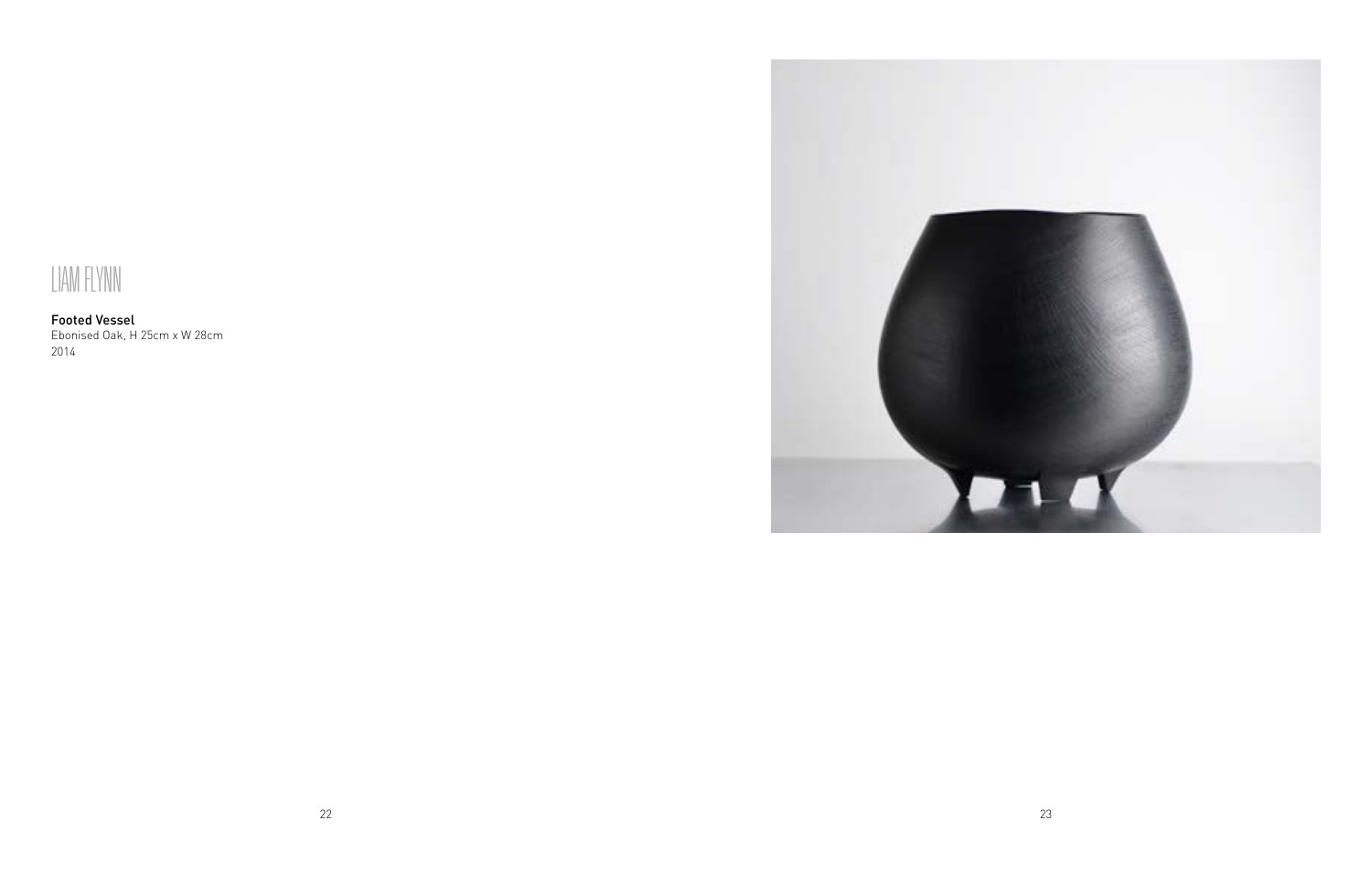## CHUCK WEBSTER

Tea for Two Oil on panel, 35cm x 45cm 2008

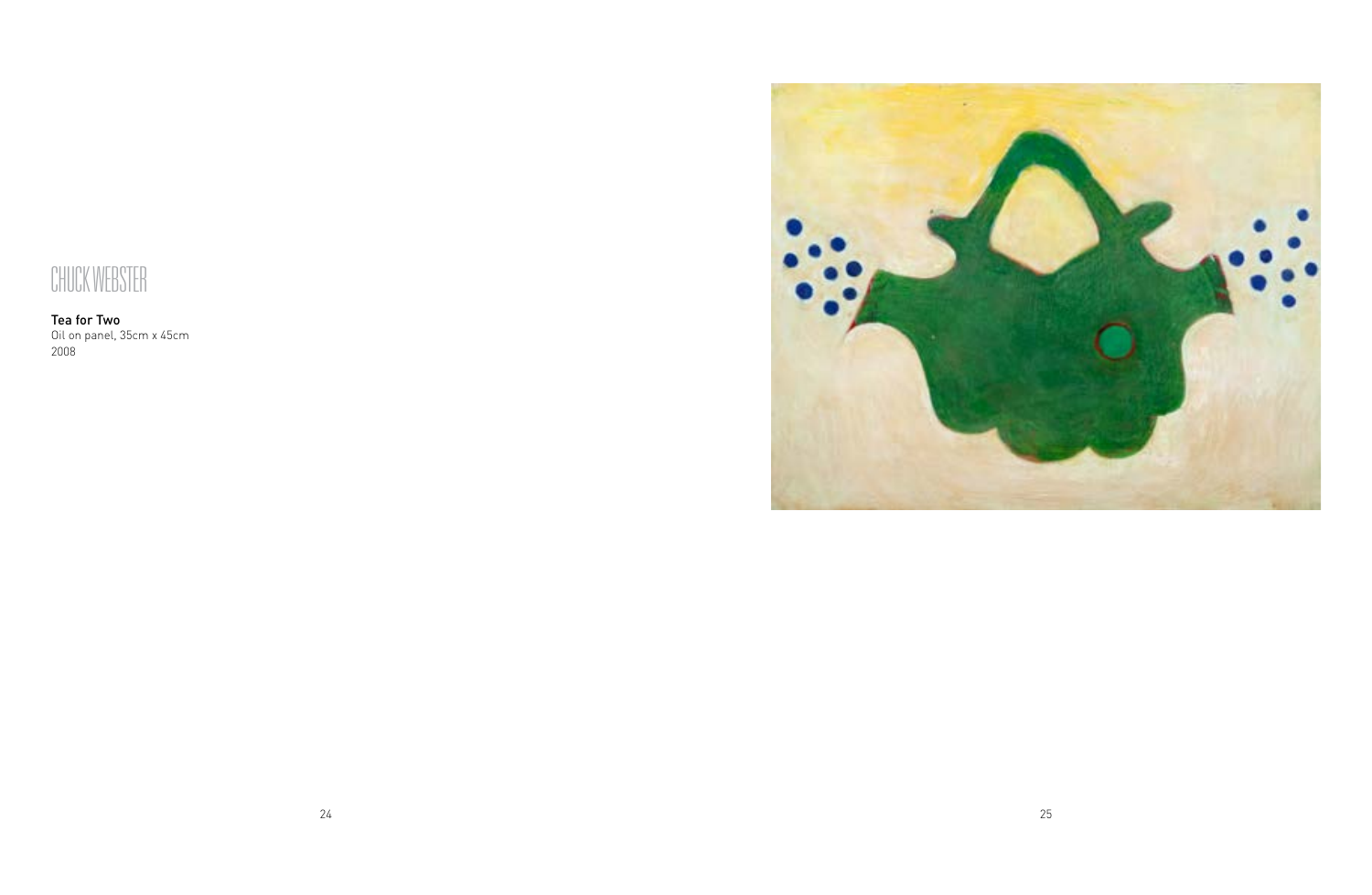

Lucky for One Brass, H 15cm x D 9cm (each) 2013

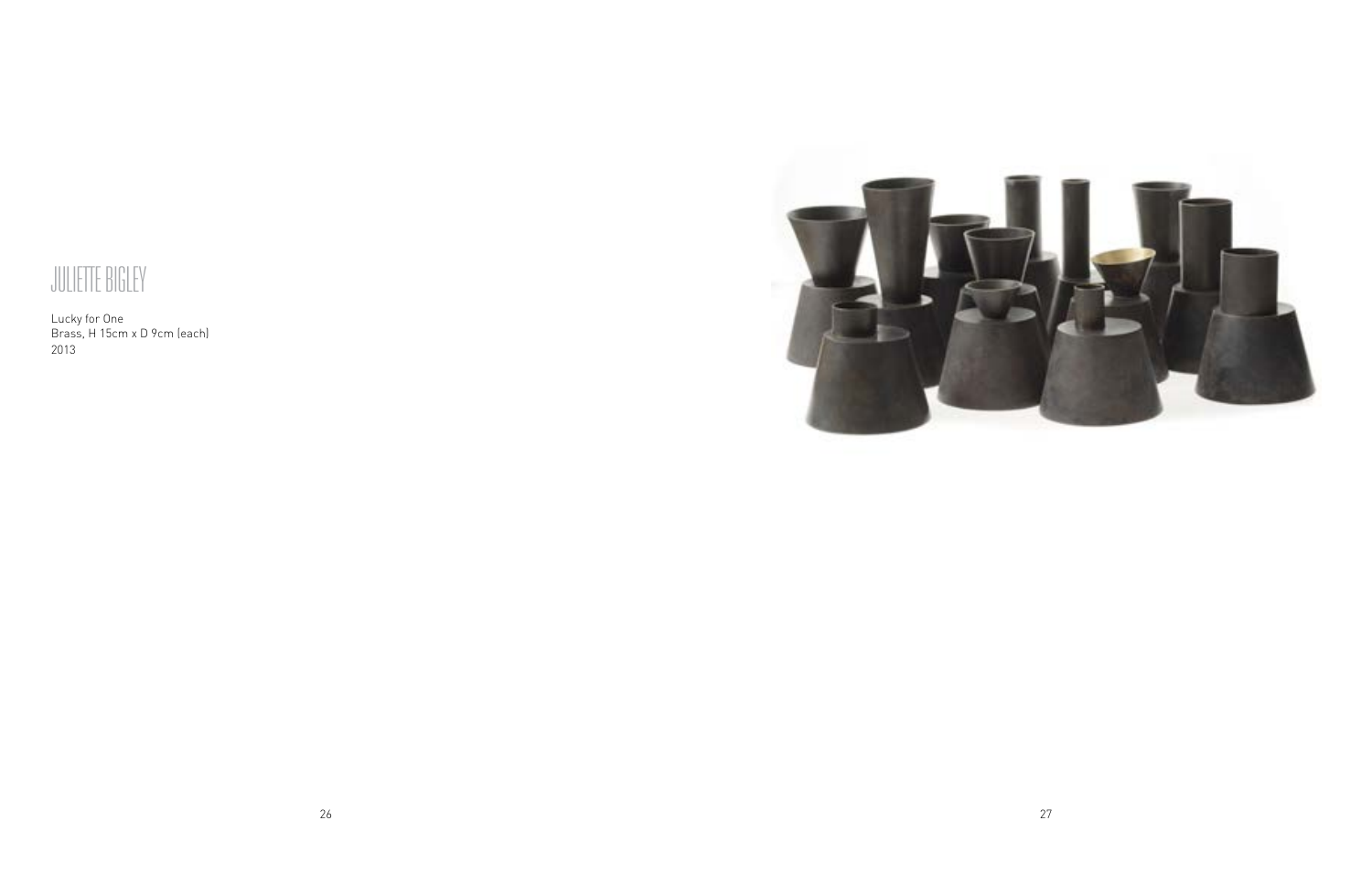# John Kelly

The Sticks – Blue Sky Oil on panel, 30cm x 40cm 2014

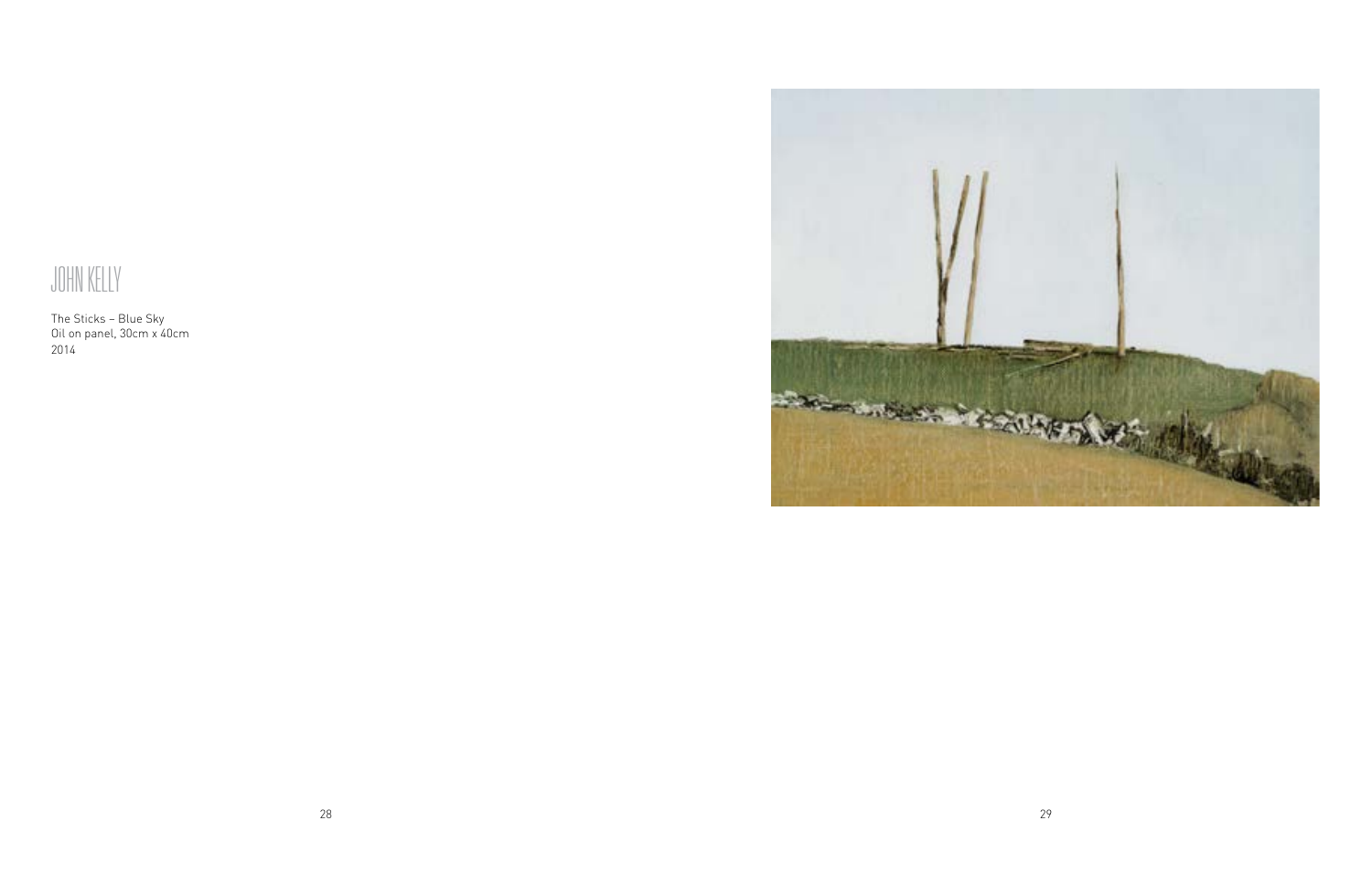# CÓILÍN Ó DUBHGHAILL

Ritual 12 Silver plated copper, H 36cm x L 33.5cm x W 29cm 2014

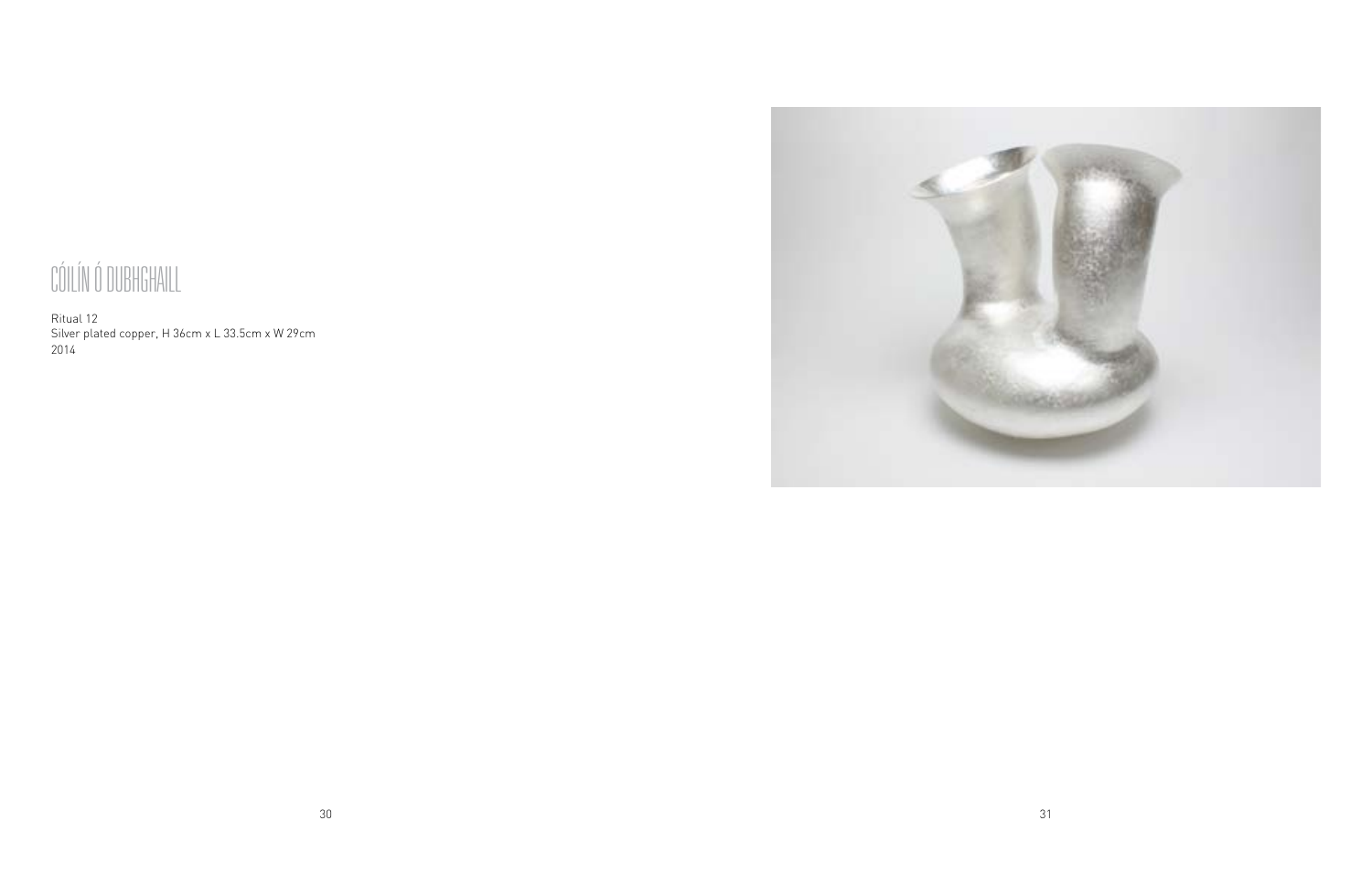### Brian Kennedy

Since 2002 Kennedy has been a consultant and curator working in both the craft and design sectors.

Between 2002 and 2010 he curated a series of major exhibitions for the Crafts Council of Ireland that have been shown both in Ireland and internationally.

More recently Kennedy worked closely with Contemporary Applied Arts on the move to their new London Gallery as well as curating a series of exhibitions for the first year of their programming.

Other recent clients have included the ARK – Children's Cultural Centre, Dublin, Walpole British Luxury London, Taste - Contemporary Craft Geneva and Fortnum and Mason London.

Kennedy works with state agencies, museums, galleries and private companies to develop strategies, organize exhibitions and build collections within the craft and design areas.

#### Biographical Notes

GORDON BALDWIN (b. 1932) initially trained at the Central School of Art and Design, and his career as a ceramicist spans a period of more than fifty years. His distinctive works combine sculptural form with abstract painterly marks. He has described his approach as 'a non search for beauty', finding most satisfaction in 'forms which have a certain awkward resonance', a more challenging purity and strength. In recognition of his influential career and achievements he was awarded the OBE in 1992 and received an honorary doctorate from the Royal College of Art in 2000.

UTA BARTH was born in Berlin in 1958, Uta Barth moved to the United States as a teenager. Barth's photographs are rarely grounded in the figurative and often lack a foreground subject. Rather, her images are out of focus, blurry, and cropped. In the absence of a clear object or landscape, atmosphere and light become her subjects. Uta Barth received a B.A. (1982) from the University of California at Davis and an M.F.A. (1985) from the University of California at Los Angeles. She is professor emeritus at the University of California at Riverside, where she was a professor in the Department of Art from 1990 to 2008. Her photographs have been exhibited at such national and international venues as the Art Institute of Chicago, the Museum of Modern Art, the Massachusetts Museum of Contemporary Art, the Museum of Contemporary Art, Los Angeles, and the Guggenheim Museum Bilbao.

JOHN BEECH is a British visual artist who was born in 1964. John Beech has had numerous gallery and museum exhibitions, including at the Peter Blum Gallery and at the Peter Blum Gallery, Soho.

Beech edits out the function of everyday objects and materials, reconfiguring them into painted, coloured, and textured assemblages that draw attention to form, shape, and scale. With even the subtlest transformations—taping up an old countertop and leaning it against a wall or painting rusty hardware with enamel—Beech reduces functional objects to purely formal explorations, revealing the latent minimalist vocabulary in everyday design. He applies similar processes to his photographs of industrial and urban sites, editing them using silver industrial tape into reduced, abstract forms.

JULIETTE BIGLEY is an artist-silversmith who uses base and precious metals to explore the ways in which we use objects to structure and explore the world in which we live. Focusing particularly on line and form, her work is both sculptural and functional. At The Cass School of Art, Architecture and Design she trained as a silversmith under influential makers Simone ten Hompel, David Clarke and Wayne Meeten, to name a few. She continues her research into the vessel and our relationship to it.

KATHERINE BOUCHER BEUG originally from Princeton New Jersey, USA, has been working from her studio in Co. Cork since 1971. Her daily practice of drawing and sketchbook work which often includes text is a driving force in the search to stay close to significant and fresh material which must be expressed. Whether abstract or representational, her work comes from the same impulse. She seeks the unexpected. This expressive mode is coupled with a rigorous, on-going inquiry into colour dating from her teens when she studied Joseph Albers' 'Interaction of Colour' both in America and Germany.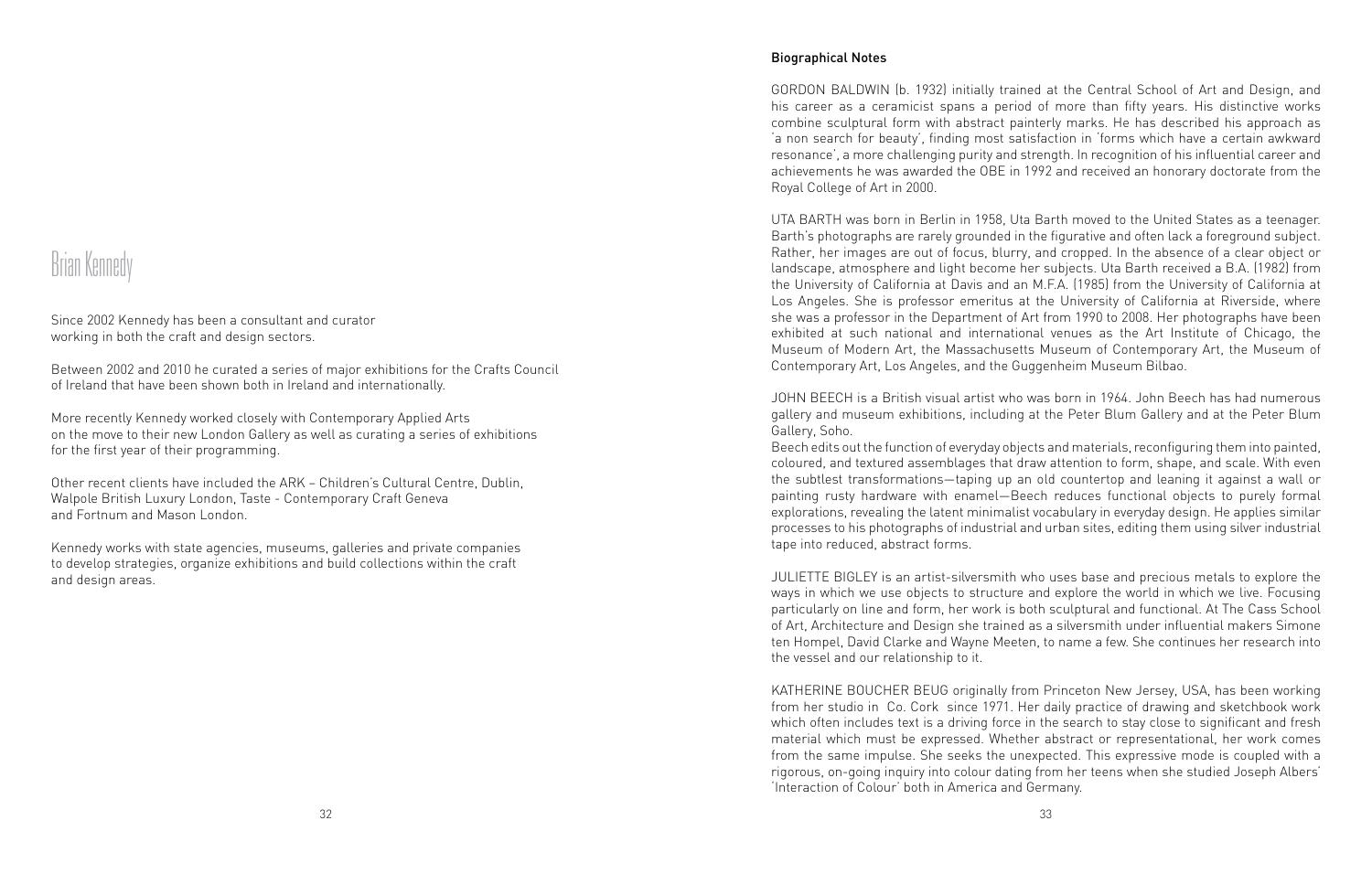ALISON BRITTON(b. 1948) studied at the Central School of Art and Design, and the Royal College of Art. A significant figure among the generation of innovative British ceramicists that emerged during the 1970s, her distinctive hand-built and expressively painted pots can be found in major public and private collections internationally. She is also widely recognized for her work as a curator, writer and lecturer. She was awarded an OBE for services to the applied arts in 1990 and is a senior tutor at the Royal College of Art.

NATASHA DAINTRY studied at Cambridge University, the Surrey Institute of Art and Design and the Royal College of Art (Ceramics & Glass). Daintry finds ambiguity and the inexactness of perception intriguing. She loves the fluidity of meaning in a single cup - it shifts from useful object to philosophical statement.'

PETER DAVIS was born in 1972 and studied at Goldsmith's College, University of London, where he graduated with an Honours degree in Fine Art in 1993. He has had a number of very successful solo exhibitions throughout Europe and the USA. Davis' brings a fresh perspective to his highly personal take on the discipline of gestural painting. According to the artist "The paintings still remain the product of image making through the removal of paint rather than its application, though the movement has in recent years become more complex rather than the simple top to bottom drag it was for some time. If I have a mantra it's always been to create as much as possible with as little as possible. I've always limited the language I work with."

KAREN DONNELLAN earned a B.des from NCAD and a MFA from the Rochester Institute of Technology, NY. Her practice is concerned with illustrating that which cannot be held physically; the intangible essence of things. The role of glass is crucial to her work, for its ability to hold light and speak of the mystical. Her experimental practice includes of drawing on a wide range of media including: blown and cast glass, sound, light, film and performance. She will present a solo exhibition of new work at the National Craft Gallery this Autumn as part of Kilkenny Arts Festival.

JASON ELLIS studied sculpture at the University of Chichester. His tutor, Alan Saunders, had studied under Anthony Caro at St. Martin's School of Art. Following his degree, he trained and worked as a sculpture conservator in London for 8 years and Ireland for a further 12 years. In 2006 he left conservation and turned exclusively to producing his own sculpture. His reputation has grown quickly and his work now features in numerous public and private collections. The combination of a fine art background and training in conservation has influenced his art practice and his appreciation of the medium of stone and the skill of the artisan is acute. The quality of execution of each work testifies to the patience he had to learn on the bench.

SARA FLYNN is focuses on porcelain and the vessel. Her work has centered on the exploration of this chosen material using the 'Vessel as Vehicle' since she began her full-time professional practice in 1999. As Sara's understanding of the material and sensitivity towards it's' qualities has deepened she has focused production on thrown-and-altered sculptural vessels; and through these forms she explores volume, containment and surface. Great attention is given to all details; rims, footrings and bases, junctions, silhouette, concave and convex sections, fired-quality of material, glaze colour, tone and surface. The successful resolution and marriage of all of these elements are crucial to the overall piece. Work is held in International Collections including : The Art Institute, Chicago, Il, U.S.A. Shanghai Municipal People's Government, Shanghai, China. Office of Public Works, Farmleigh House, Dublin, Ireland. National Museum of Ireland, Dublin, Ireland and Columbus State University, Georgia, U.S.A.

LIAM FLYNN works primarily in Irish oak turning strong, simple and lyrical vessel forms. Oak is rich in tannins, which responds well to fuming and ebonising, a colouring Flynn uses to accentuate his stark forms. His work has evolved from smaller explorations of open vessels to his current work exploring volume, shape and line. Flynn is self-taught but his family have been involved in joining and woodworking for generations. His work is included in many public collections including the Victoria and Albert Museum, London, The Minneapolis Institute of Arts and the National Museum of Ireland, as well as numerous exhibitions and fairs throughout Europe and North America.

GWYN HANSSEN PIGOTT was born in Ballarat, Victoria in 1935. She studied Fine Arts at Melbourne University and trained with Ivan McMeekin in New South Wales before coming to England in 1958. Hanssen Pigott is one of Australia's most successful ceramic artists renowned for the abstract simplicity of her meditative, off-white porcelain pots, arranged in close groupings, which can be seen both as metaphors and as ordinary everyday objects. Hanssen Pigott's work is featured in numerous private and public collections worldwide, including the Ballart Fine Art Gallery, the Gallery of Modern Art in Brisbane, the Newcastle Region Art Gallery, the Ulster Museum in Belfast, the Victoria and Albert Museum in London as well as the Los Angeles County Museum of Art. In 2002, she was awarded the Medal of the Order of Australia for her service to the arts as a ceramicist and teacher.

KARL HARRON was born in Belfast 1953 and is a respected and successful master glassmaker. His distinctive style is characterised by the subtle tones and complex mark making created by exploiting a third element within the body of his pieces, created at the interface between reactive glasses. Through engaging with the material in both its fluid and solid states he reveals delicate imagery not usually associated with glass and his aesthetic vision demonstrates a profound appreciation of processes and critical enquiry.

DEIRDRE HAWTHORNE makes one-off sculptural vessels, made of paper-thin earthenware and porcelain. "My imagery and voice are rooted in the Irish landscape, in specific places that hold a charge for me - shores, townlands, houses and gardens and city streets. The forms of the vessels are simple but the clay is deeply marked by rolling in plants or fabric, imprinting slip or by piercing with pins, sticks and staples. The vessels are saggar fired to create smoke and reduction effects, pushing the clay to its limits. Deirdre trained at the Ruskin School, University of Oxford and at City Lit, London. She has exhibited at Galerie Besson and Barrett Marsden London and in galleries throughout the UK. Her work has been shown at SOFA New York and Chicago and is owned by private collectors in the UK, US and Europe.

JOHN KELLY was born in 1965. His father, from Cork, and mother from Bristol, the family immigrated to Australia the same year. Due to his birth, heritage and circumstance John now holds three passports and therefore is an Englishman, an Australian and an Irishman. Kelly has lived in all three countries and for the past decade has resided in West Cork. As a painter, sculptor and printmaker Kelly engages across mediums. In Australia Kelly is best known for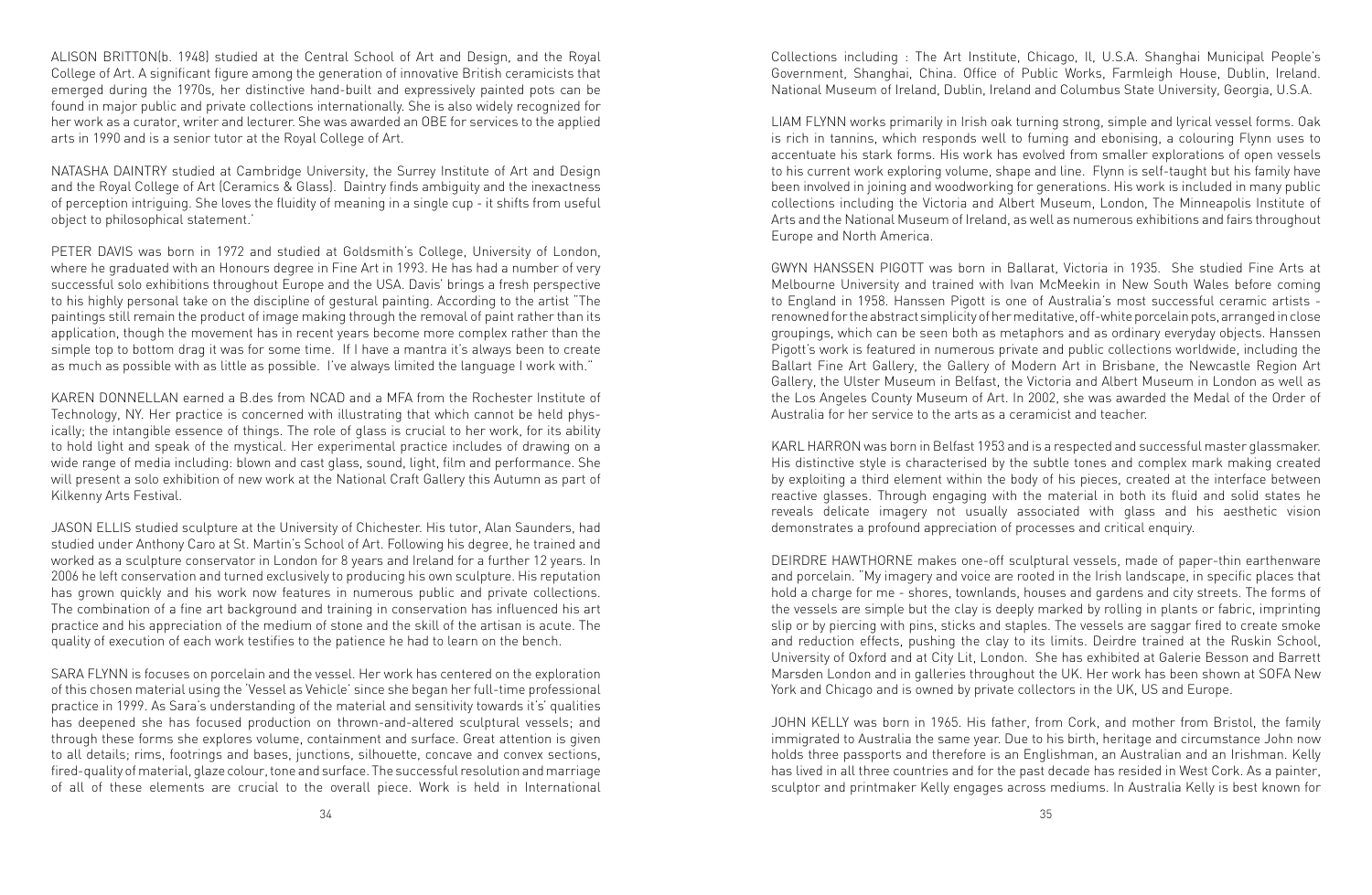his paintings and large sculptures of William Dobell's cows, papier-mâché creations used during WWII in an attempt to confuse enemy aircraft as to the location of the Australian airbases.

IPEK KOTAN was born in Istanbul in 1977, she lives in Switzerland. Ipek Kotan studied media arts with emphasis on photography at Emerson College in Boston, USA. She returned to university fulltime to study art. attending Rhode Island School of Design (RISD) in Providence, USA to study arts foundation and later in Stoke-on-Trent, UK, where she received her master's in ceramics at Staffordshire University. Working on the potter's wheel, using porcelain or dark stoneware clay, Kotan explores modern and sculptural variations of the vessel form. She works with simple forms and leaves the exterior of her works unglazed in order to accentuate the beauty of the material.

MARIA LALIC studied Painting at Central School of Art and Design (BA Hons), Chelsea School of Art (MA) and was Fellow in Painting at Bath Academy of Art 1977-8. Lalic's work has been exhibited in many prestigious exhibitions throughout the UK, and Europe and in the US and New Zealand. She was shortlisted for the Jerwood Painting Prize 1997, has work in public collections in the UK (Tate, Victoria and Albert Museum, Arts Council England) and abroad. There is more to Lalic's art than rigorous formality. The paint builds up on the canvases like archaeological strata (we can trance the evolution of canvas in the drips and dribbles on its sides). The colours have their own emotional and psychological charger, intense and ungovernable, and Lalic describes herself as 'ambushed by them no matter how objective she tries to be.

FRANCES LAMBE studied education at the National College of Art and Design in Dublin, Ireland. In 1996 she became a founder member of Bridge Street Studios in Dundalk in County Louth and began making sculptural ceramics. Since 2011 she has worked in a studio at her home in County Louth Ireland.

Lambe has exhibited in many international fairs including COLLECT London and SOFA Chicago as well as group shows in Ireland, the US, France, the Netherlands, Denmark and China. In 2009 Lambe presented her first solo show, Microcosmos, at the Millennium Court Arts Centre, Northern Ireland, the Basement Gallery Dundalk and National Craft Gallery Kilkenny. The sphere, the oval and undulating forms underpin her visual language. The form of each piece is of prime focus. The constructed walls form a taut 'membrane' between the inner and exterior space. Holes punctuate the surface and link exterior to interior. In this way the hollow nature of ceramic forms is made manifest. Her abstract sculptural work seeks to explore concepts of containment, stillness, time and balance.

ANNE MARIE LAUREYS (1962), studied ceramics in Ghent at the Higher Institute of Arts, Saint Luc. The process starts by throwing a classic, symmetrical pot. Whilst the clay is still soft and wet, she pulls at it folding, pinching and puncturing it, the tension of the clay underneath her fingers dictating the way the folds will take shape. She describes this process as "a physical exploration of action, reaction and interaction between hand, mind and material". Her work can be found in private collections all over the world and in Belgium and the official collections of the Province of Hainaut, Belgium, The Taipei county Yingge Ceramics Museum, Taiwan, The Arts & Crafts Museum of Shanghai, China and the Keramikmuseum, Westerwald, Germany.

STEPHEN LAWLOR was born in Dublin in 1958. He studied at NCAD, Dublin. He lectured for many years in print making and life drawing at Dun Laoghaire College of Art & Design, Dublin. He won the printmaking prize in the RHA, Dublin, twice, and his skill in both etching and lithography is highly refined. About 14 years ago Stephen decided to start painting. In 2010, Stephen embarked on a series of paintings of two open cast copper mines, one in Wexford and the other in Wales, both joined by the same seam of copper running under the Irish Sea. This project seemed to take his painting on a new level of confidence and the exhibition entitled 'Cu' won the 2010 Culture Ireland award.

JASON MARTIN was born in London in 1970. His work subscribes to the western tradition of gestural painting; Martin produces monochrome paintings on an aluminium background upon which the brushstroke becomes the subject of the piece. Colour is the starting point, the background remains saturated sometimes visible, sometimes invisible, through grooves made by the brushstroke. The light hides itself in the crevices, sculpted by the line of the brush. The material runs dripping, trickling off the edge of the metallic surface; the rest of a work in progress. Martin's singular style of working the luxurious surfaces of his monochrome paintings with a purpose-built comb has become well known internationally.

ROBERT MOTHERWELL is perhaps the best and most extensive formal education of all the New York School painters, Motherwell was well versed in literature, philosophy and the European modernist traditions. His paintings, prints and collages feature simple shapes, bold colour contrasts and a dynamic balance between restrained and boldly gestural brushstrokes. They reflect not only a dialogue with autobiographical content, contemporary events and the essential human conditions of life, death, oppression and revolution.

BEN NICHOLSON a British painter and maker of painted reliefs, one of the most distinguished pioneers of abstract art in Britain. Nicholson's early work consisted mainly of simple and fastidious still-lifes, very much in the tradition of his father. From the early 1930s Nicholson turned to abstraction, partly because of the influence of Barbara Hepworth and partly because of the impact of several visits he made to Paris at this time. In 1933 Nicholson made his first abstract relief and in 1934 his first strictly geometrical 'white relief' in painted wood, using only straight lines and circles. In 1939 Nicholson and Hepworth moved to Cornwall, where they became the nucleus of the St Ives School. Nicholson remained in St Ives until 1958.

HUGHIE O'DONOGHUE was born in Manchester, England in 1953. Born of an Irish mother and of Irish descent on his father's side, he spent much of his childhood in Co. Mayo. The stark Irish scenery with its accompanying sense of tragedy, derived from the days of The Great Famine, found later expression in O'Donoghue's art. O'Donoghue studied at Goldsmiths College and upon graduation became artist-in-residence, first at Drax power station in Yorkshire and then, in London's National Gallery. O'Donoghue's work is concerned with history, and he has presented this concern variously throughout his career. His early, monumental series' Sleeper and Red Earth interpret the history of the ground itself, exploring what the soil may hold and why: examining the bodies placed in it or that may have fallen or otherwise come to be there. His father's experiences throughout the Second World War became a starting point for a prodigious consideration of that period through the medium of richly surfaced paint. History as memory is another facet of this muse. He has exhibited widely in the UK, Spain,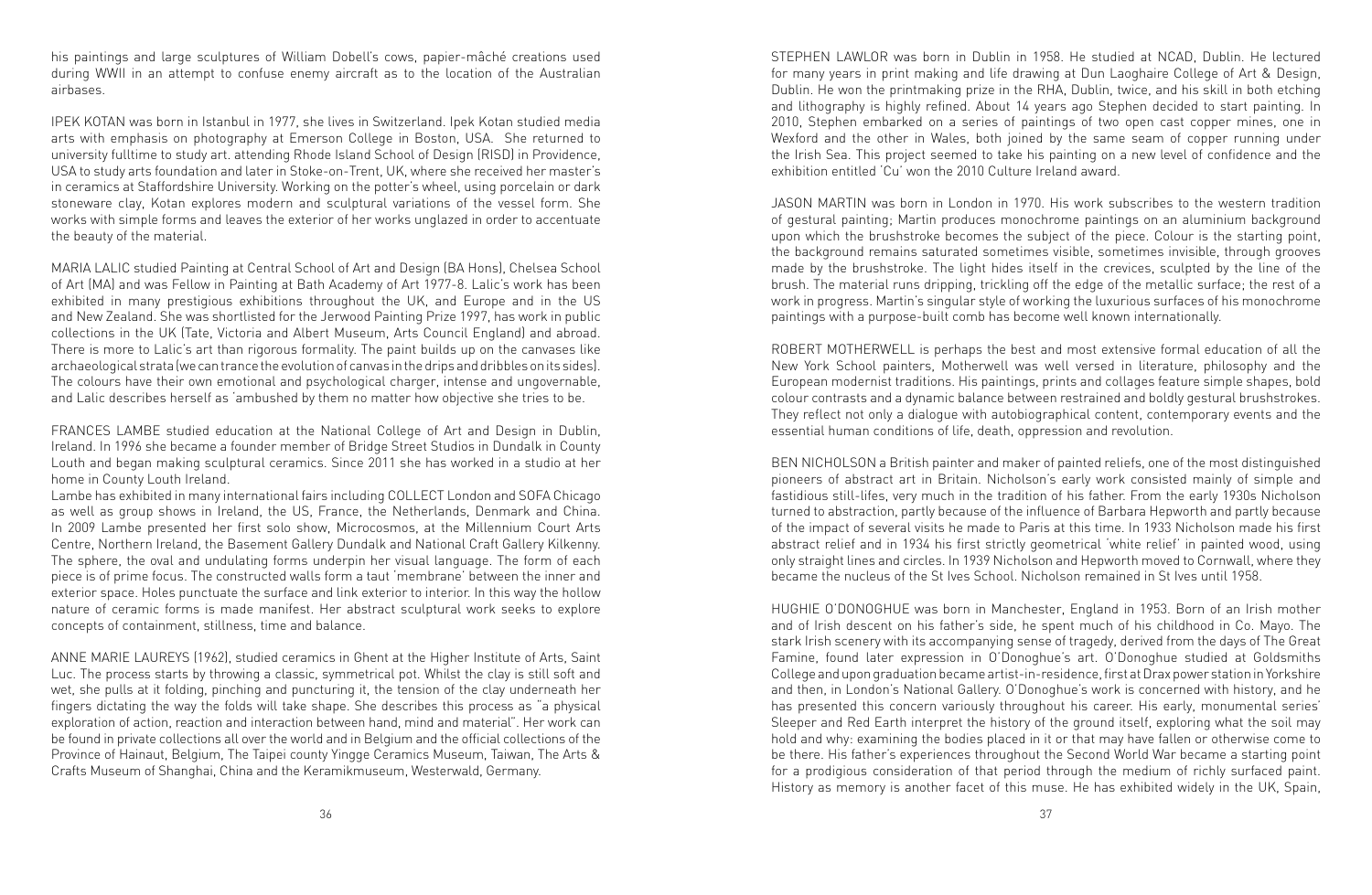Italy, Germany, France, Holland, Australia, and the USA. O'Donoghue was elected as a member of the Royal Academy in 2009. He is in major private and public collections nationally and internationally including the British Museum; Trinity College, Dublin; Gemeentemuseum, Netherlands; and Art Gallery of South Australia. Hughie both lives and works in London and Ireland.

CÓILÍN Ó DUBHGHAILL is a silversmith based in Sheffield, England. Born in Dublin, Cóilín trained at Grennan Mill craft school and Edinburgh College of Art, graduating in 1996. He subsequently worked as a designer for industry in India, the Philippines, and the UK, and set up a workshop in Kilkenny, Ireland. In 1998, he moved to Tokyo, to study in the metalwork department at the National University of Fine Arts and Music (Tokyo Geidai), receiving a doctorate in 2005. Cóilín's work focuses on the exploration of vessel forms through a study of process, materials and colour. He exhibits this work internationally, and has pieces in collections including the National Museum of Ireland, the Goldsmiths' Collection, London, and the Marzee collection, Netherlands.

GUSTAVO PÉREZ was born in Mexico City in 1950. He studied Engineering, Mathematics and Philosophy at the University of Mexico and then enrolled at the Design and Crafts School in Mexico City to study ceramics. Since 1994, he has been a member of the International Academy of Ceramics and is now a member of the board. In 2005 he was honoured with a retrospective exhibition of his work at the Franz Mayer Museum in Mexico. Gustavo was the second ceramicist to have a solo show in Erskine, Hall & Coe of his 2012 art works.

TIM ROWAN was born in New York City and grew up in Connecticut along the shore of Long Island Sound. His art education began during college, receiving a BFA from The State University of New York at New Paltz before journeying to Japan for 2 years to apprentice with ceramic artist Ryuichi Kakurezaki. Upon his return he worked briefly in studios in Massachusetts and New York before receiving his MFA from The Pennsylvania State University. He established his kiln and studio deep in the woods of the Hudson Valley in 2000 where he lives with his wife and son. His work has been shown in solo and group exhibitions internationally most recently having solo shows at Cavin-Morris Gallery in New York and Lacoste Gallery in Massachusetts.

PATRICK SCOTT was born in 1921 in Co Cork, Patrick Scott trained as an architect. From 1945 he spent 15 years working with Michael Scott in the architectural practice of Scott Tallon Walker, where his talent as an artist and designer developed in unison. He became a leading graphic designer with the Signa Design Consultancy (set up in 1953 by Michael Scott and Louis le Brocquy), all the while continuing to test various ideas in his painting. On winning a National Prize at the Guggenheim International Award in 1960 and representing Ireland at the 30th Venice Biennale in the same year, Scott became a full-time artist.

Scott was best known for his gold paintings, abstracts incorporating geometrical forms in gold leaf against a pale tempura background. He also produced tapestries and carpets.

WILLIAM SCOTT was born in Scotland, in 1913. Scott is known for his still-life and abstract paintings. In 1928 he enrolled at the Belfast School of Art, moving to London three years later to take up a place at the Royal Academy Schools, initially in the sculpture department, later moving to painting. He married fellow student Mary Lucas in May 1937 and soon after they travelled to Italy and France, establishing an art school in Pont-Aven. Days before the outbreak of the World War II, the Scott left France, moving firstly to Dublin and then to London before eventually settling in Somerset. Scott joined the Army in July 1942, serving firstly with the Royal Army Ordnance Corps and then as a lithographic draughtsman with the Royal Engineers. Although not demobilized until January 1946, he continued to paint and to exhibit in group and solo shows. On leaving the Army, Scott took up the position of Senior Painting Master at the Bath Academy of Art, at Corsham Court, Wiltshire. In 1958 he represented Great Britain at the Venice Biennale, one of many occasions on which his work was chosen by the British Council to be exhibited abroad. In 1972, the Tate Gallery mounted a major retrospective which included more than 125 paintings dating from 1938 onwards. The following year Scott toured India, Aáustralia and Mexico as a British Council lecturer. He received honorary doctorates from the Royal College of Art in London, Queen's University Belfast and Trinity College Dublin. In 1984 Scott was elected a Royal Academician. In 1989 Scott died at his home in Somerset.

FLORIAN SLOTAWA a German conceptual artist was born in 1972 in Rosenheim. Rather than creating new objects, Slotawa rearranges and recontextualizes existing objects. In the quest for his own path as an artist in 1995, Slotawa took a radical step. During a two-month semester break, he transferred all his worldly goods into a studio in the Hamburg Art Academy. To get an overview of his property, he there photographed all the objects. Unforeseen to Slotawa at the time, this action would be the essential criteria that still makes up his artistic concept today. The Hamburger Bestandsaufnahme (Hamburg Inventory) documents Slotawa's belongings in photographs; scrupulously ordered according to categories, plates are stacked next to each other, shoes arranged in pairs. He turned his belongings into a degree thesis in the form of a sculptural tower consisting of packaged utensils. This form of hermetic presentation further extended at the Mannheim Kunsthalle, where objects, including his VW, are displayed in packaged form and would finally be transferred to the Haubrok Collection. Since then, many of Slotawa's activities have been based on the principle of exchange actions. And the direct linking of personal and artistic facts has proven to be fundamental to his art.

AMELIA STEIN RHA lives and works in Dublin. Amelia has assembled a number of beautiful and intimate exhibitions, The Palm House, photographs taken in National Botanic Gardens in Glasnevin, Dublin. Loss and Memory, are the intimate still lives of her late parents personal belongings and household items. Amelia's study of the members of the Royal Hibernian Academy, a book published in 2009, hunted the personality of the artist through a facial portrait, an image of their hands and a study of their chair, or the tools of their practice. Amelia Stein became a full member of the Royal Hibernian Academy in 2004 – the first photographer ever to be elected to that body. In 2006, she was invited to become a member of Aosdana.

SASHA SYKES is an artist and creator of highly unusual hand-crafted contemporary furniture and functional artworks. Born in Dublin in 1976, Sasha studied Architecture and worked as a Retail Designer before setting up her design company 'farm21' and establishing her solo artistic career. She has worked all over the world including London (1999-2003) and New York (2003-2006) and has now settled in her native County Carlow where she lives with her husband and three young children and works from a strawbale studio next door. Her work is particularly known for its use of acrylics and hand-cast resins, embedding found objects and collected organic materials, which tell stories of our landscape and social history. Sasha has work in